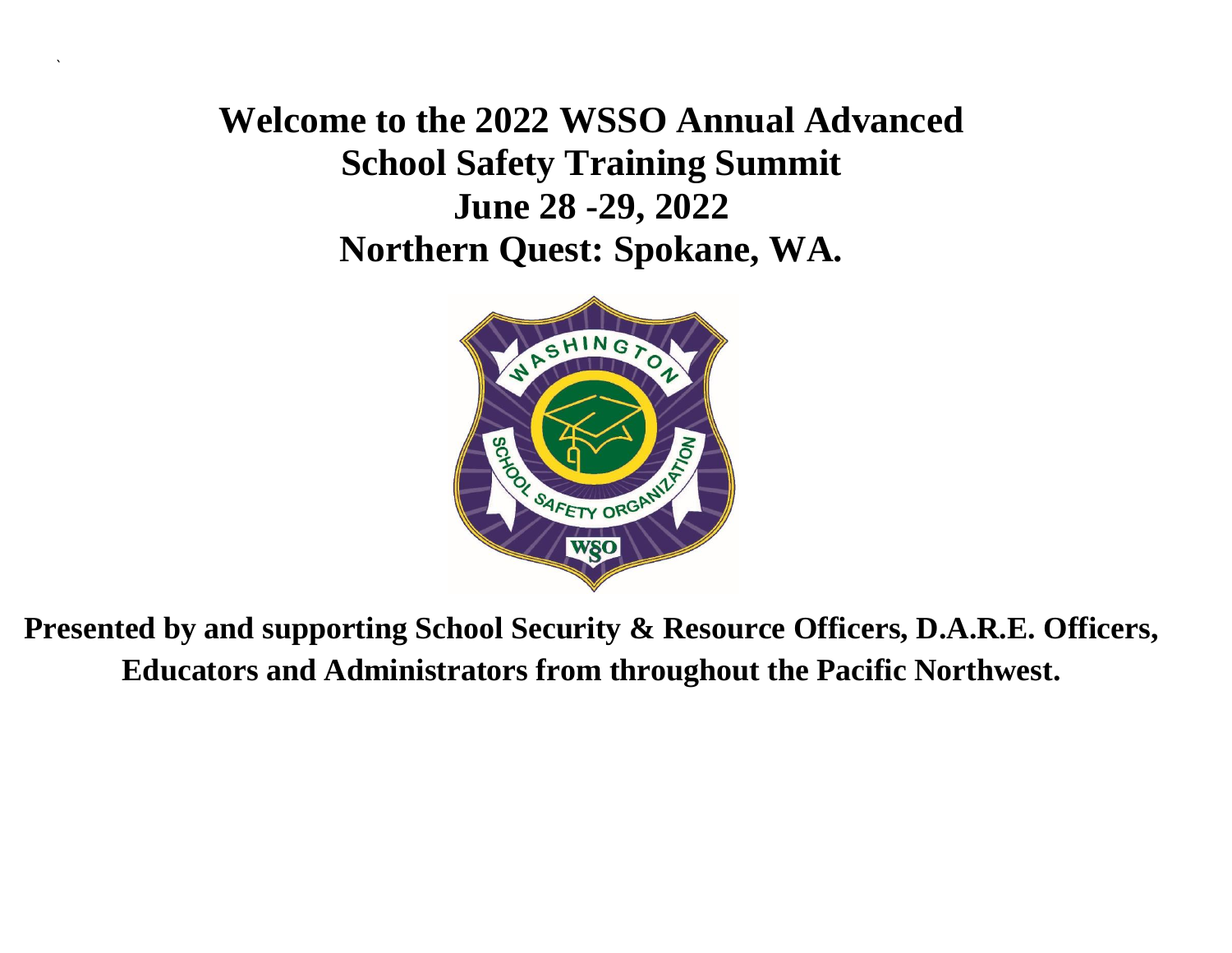## **2022 WSSO Conference June 28, 2022**

 $\ddot{\phantom{0}}$ 

|                                                                                  | <b>Registration</b>                                                                                             |  |
|----------------------------------------------------------------------------------|-----------------------------------------------------------------------------------------------------------------|--|
| <b>Presentation of Colors</b><br>Fort Spokane Battalion Sea Cadets               |                                                                                                                 |  |
| <b>Welcome from Kalispel Tribe of Indians Police</b><br>Vince Linnell<br>Captain |                                                                                                                 |  |
| <b>Welcome from Spokane County Sheriff</b><br>Ozzie Knezovich<br>Sheriff         |                                                                                                                 |  |
| Introduction of WSSO Board<br>Welcome from WSSO President                        |                                                                                                                 |  |
| <b>Break</b>                                                                     |                                                                                                                 |  |
| <b>Creating A Solid Yet Flexible Emergency Management Team</b>                   |                                                                                                                 |  |
| <b>Geoff Boone</b>                                                               |                                                                                                                 |  |
| <b>Orting Police Department</b>                                                  |                                                                                                                 |  |
| <b>Wyatt Godfrey</b><br>Pierce County Department of Emergency Management         |                                                                                                                 |  |
| Jacquelyn Meier                                                                  |                                                                                                                 |  |
| Pierce County Department of Emergency Management                                 |                                                                                                                 |  |
| <b>Break</b>                                                                     |                                                                                                                 |  |
| <b>School Safety and Student Well-Being Youth Advisory Council</b>               |                                                                                                                 |  |
| Lunch (Provided by WSSO)                                                         |                                                                                                                 |  |
| <b>NEW Juvenile Laws</b>                                                         |                                                                                                                 |  |
| Shane Smith                                                                      |                                                                                                                 |  |
| Spokane County Deputy Prosecuting Attorney                                       |                                                                                                                 |  |
|                                                                                  | Room                                                                                                            |  |
| <b>Break</b>                                                                     |                                                                                                                 |  |
|                                                                                  | <b>Search and Seizure Procedures Round Table Discussion</b>                                                     |  |
|                                                                                  | Bryan Streleski                                                                                                 |  |
|                                                                                  | <b>Bethel School District</b>                                                                                   |  |
|                                                                                  | <b>Break</b>                                                                                                    |  |
|                                                                                  | <b>New Trends in Substance Abuse: What Youth Are Using</b>                                                      |  |
| Lynn Riemer<br>President of ACT on Drugs                                         |                                                                                                                 |  |
|                                                                                  | Room<br><b>Threat Assessment 101</b><br>Leon Covington<br>Northeast Washington Educational Service District 101 |  |